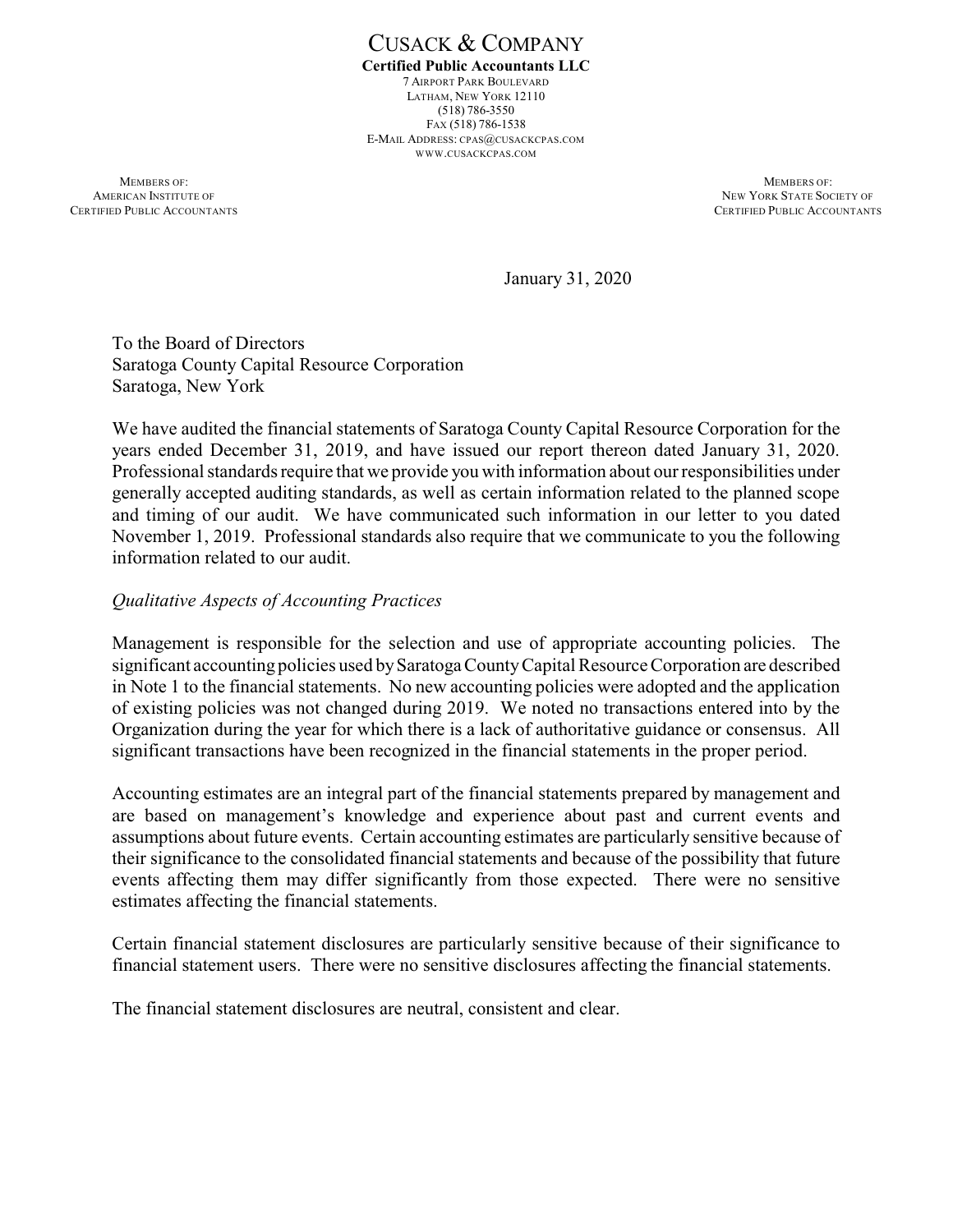# *Difficulties Encountered in Performing the Audit*

We encountered no significant difficulties in dealing with management in performing and completing our audits.

## *Corrected and Uncorrected Misstatements*

Professional standards require us to accumulate all misstatements identified during the audit, other than those that are clearly trivial, and communicate them to the appropriate level of management. We proposed no adjustments to the financial statements and had no passed adjustments.

## *Disagreements with Management*

For purposes of this letter, a disagreement with management as a financial accounting, reporting, or auditing matter, whether or not resolved to our satisfaction, that could be significant to the financial statements or the auditor's report. We are pleased to report that no such disagreements arose during the course of our audit.

## *Management Representations*

We have requested certain representations from management that are included in the management representation letter dated January 31, 2020.

## *Management Consultations with Other Independent Accountants*

In some cases, management may decide to consult with other accountants about auditing and accounting matters, similar to obtaining a "second opinion" on certain situations. If a consultation involves application of an accounting principle to the Organization's financial statements or a determination of the type of auditor's opinion that may be expressed on those statements, our professional standards require the consulting accountant to check with us to determine that the consultant has all the relevant facts. To our knowledge, there were no such consultations with other accountants.

#### *Other Audit Findings or Issues*

We generally discuss a variety of matters, including the application of accounting principles and auditing standards, with management each year prior to retention as the Organization's auditors. However, these discussions occurred in the normal course of our professional relationship and our responses were not a condition to our retention.

## *Other Matters*

With respect to the supplementary information accompanying the financial statements, we made certain inquiries of management and evaluated the form, content, and methods of preparing the information to determine that the information complies with U.S. generally accepted accounting principles, the method of preparation it has not changed from the prior period, and the information is appropriate and complete in relation to our audit of the financial statements. We compared and reconciled the supplementary information to the underlying accounting records used to prepare the financial statements or to the financial statements themselves.